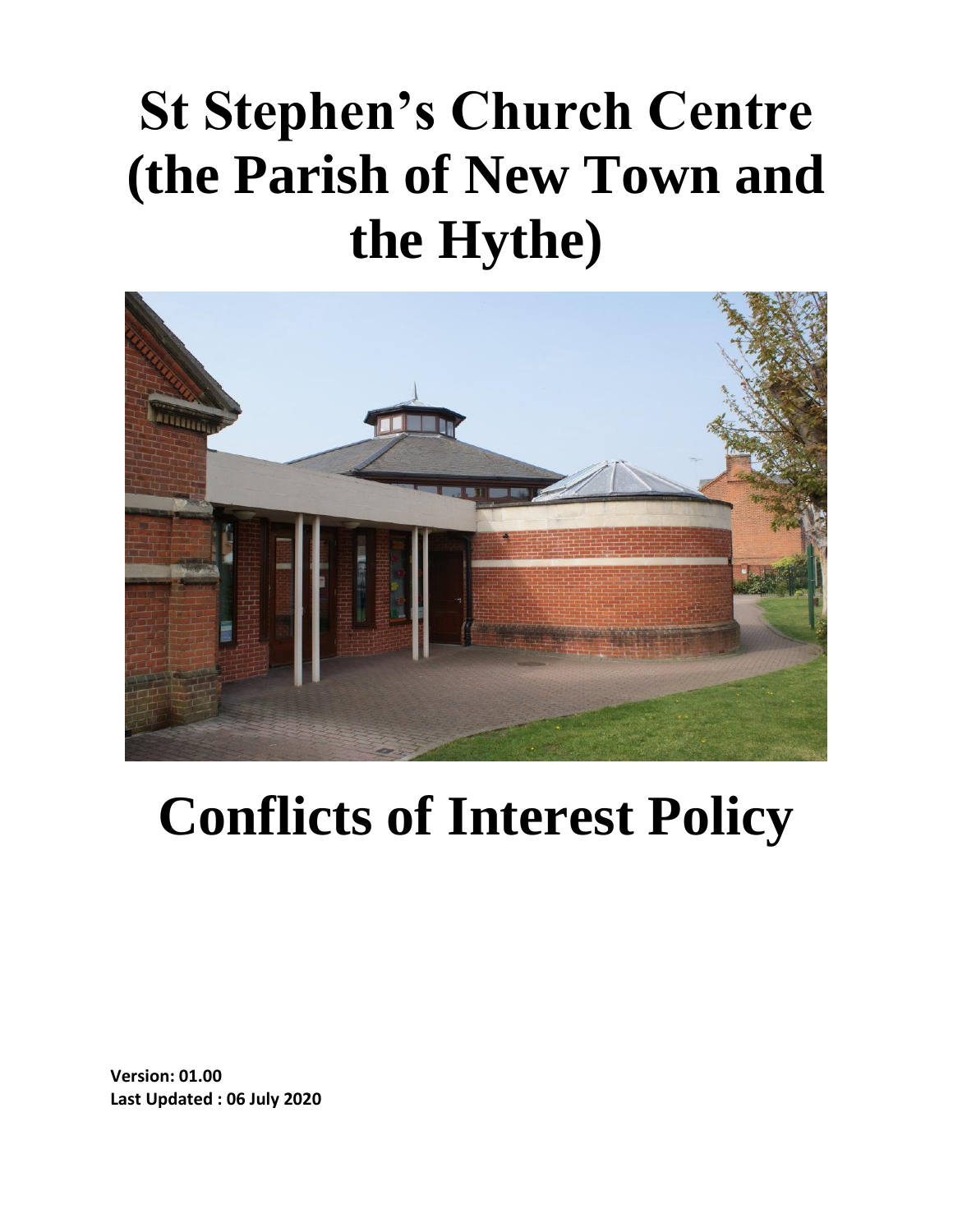#### **General Statement of Policy**

Those responsible for administering a charity (the 'charity trustees') must act in the best interests of the charity. Amongst other things, that requires them to avoid anything that prevents decisions being taken by reference to other considerations. It also follows that charity trustees need to avoid putting themselves in a position in which their duty to act only in the best interests of the charity could conflict with any personal interest they may have.

This has implications in practice for both individual charity trustees and for the charity trustees collectively:

- individual charity trustees must identify and declare any conflict of interest on their part; and
- the charity trustees collectively must ensure that they have arrangements in place that enable conflicts of interest to be identified and dealt with effectively.

The early identification of conflicts of interest is therefore key to ensuring that both individual charity trustees and the charity trustees collectively do what is expected of them.

A conflict of interest policy is designed to ensure that the discussions and decisions of the charity trustees are not influenced by any other interests. Its purpose is to make sure that everything that may affect an individual charity trustee's contribution to a decision is identified, dealt with appropriately and recorded. For general guidance to charities, you may find the [Charity Commission's guidance](https://www.gov.uk/guidance/manage-a-conflict-of-interest-in-your-charity) [1] on this helpful.

A Parochial Church Council (PCC) is in no different a position in these respects from any other charity. Its charity trustees (i.e. all the individual members of the PCC) are under a legal obligation to act in its best interests. The church does not, however, operate in a vacuum: both it and its members form an integral part of the life of the community. This can give rise to conflicts of interest for individual members of the PCC where the best interests of the PCC may be at odds with those of other community organizations. And other conflicts of interest may arise from personal or family circumstances.

Where a conflict of interest is not identified and dealt with appropriately, it can result in decisions or actions that are not in the best interests of the PCC and/or which, in the case of interests of a personal kind, can confer an unauthorised benefit on one or more members of the PCC. [See also the Parish Resources *[Guidance Note: PCC members and private benefit](https://www.parishresources.org.uk/wp-content/uploads/remunerationguidance.pdf)* [2]

Conflicts of interest can take many forms. Some will make it inappropriate for the individual to participate in a discussion or decision; others may simply need to be identified and declared, so allowing the individual to continue to contribute their experience and expertise to the matter at hand.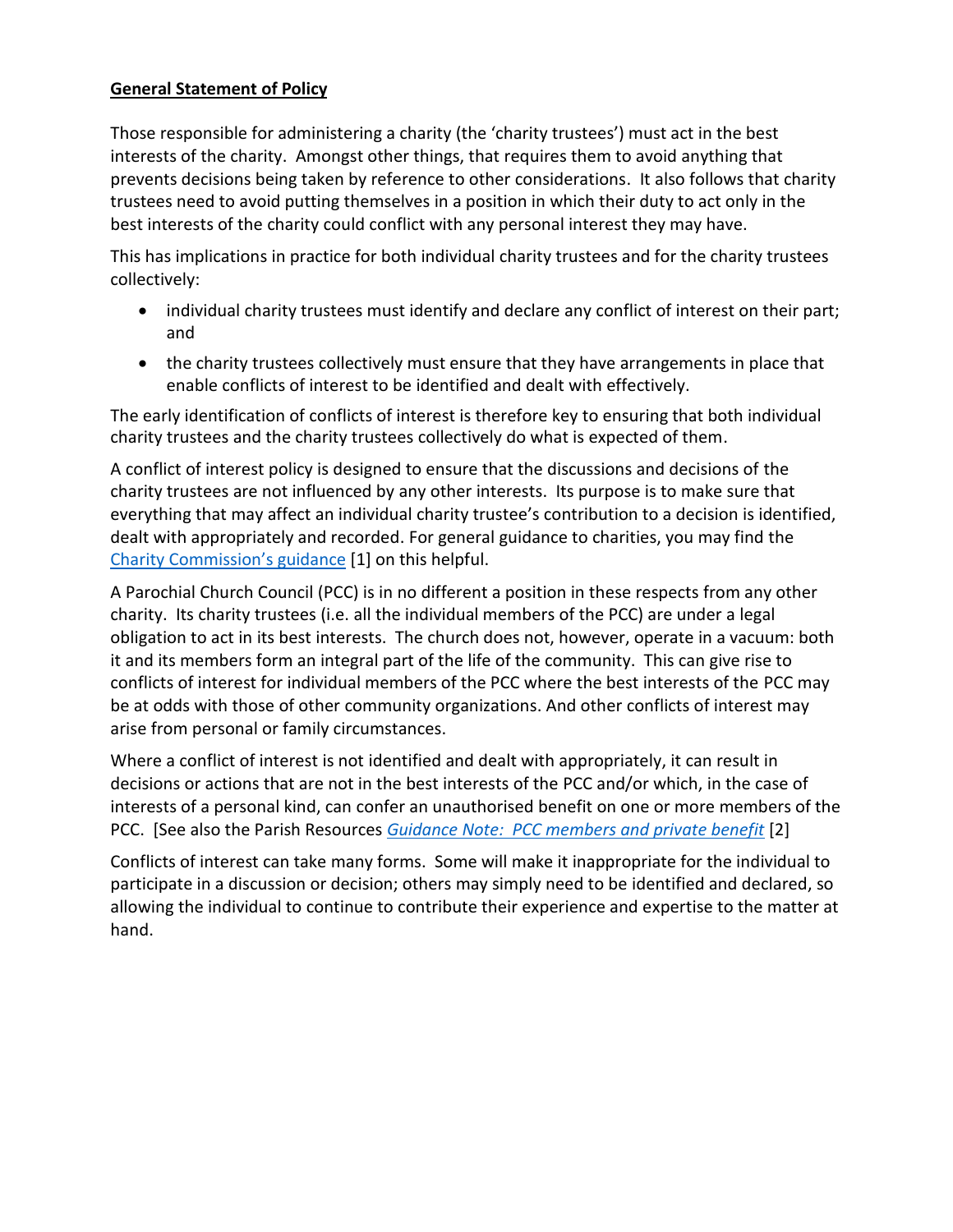#### **Policy**

- 1. This policy applies to all members of the PCC, the Standing Committee and any other committees or working parties set up by the PCC.
- 2. A conflict of interest is any situation in which a member's personal interests or loyalties could prevent, or could be seen to prevent, the member from making a decision only in the best interests of the PCC. Such a situation may arise either:
	- (a) where there is a potential financial benefit to a member, whether directly or indirectly through a connected person (such as a close family member or business partner); or
	- (b) where a member's duty to the PCC may compete with a duty of loyalty he or she owes to another organization or person (e.g. by virtue of being a trustee or committee member of a body which has an interest in the matter).
- 3. It is desirable that any conflicts of interest are declared to the Chair of the meeting as soon as the agenda is circulated. They must also be declared at the meeting when the relevant agenda item is reached.
- 4. Subject to paragraph 6, where a conflict of interest arises in connection with a personal benefit, the member concerned must withdraw from the meeting and not take part in any discussions relating to it (including discussions for the purpose of obtaining any authority from the Charity Commission that would be required to authorize the benefit – (see the [Guidance Note: PCC members and private benefit](https://www.parishresources.org.uk/wp-content/uploads/remunerationguidance.pdf) [2]).
- 5. Subject to paragraph 6, where a conflict of loyalty arises, the PCC will consider what level of participation, if any, is acceptable on the part of the conflicted member, having regard to the duty to act in the best interests of the PCC. However, the normal expectation will be that the conflicted member should withdraw from the meeting during discussion of the item of business in question.
- 6. A member need not withdraw from a meeting if his or her interest (whether financial or non-financial) is common to a class of persons and is neither (i) significant nor (ii) substantially greater than the interests of other members of that class.
- 7. The existence of a conflict of interest must be recorded in the minutes, together with the decision as to how it should be dealt with.
- 8. Those bound by this policy under paragraph 1 shall be responsible for drawing to the attention of the PCC any conflicts of interest which become apparent in the leadership of church groups and organisations.
- 9. Where such conflicts of interest have been identified in respect of any leader of a church organisation, the PCC will be responsible to ensure that appropriate and proportionate action is taken to eliminate such conflicts.

This policy was adopted by the PCC on 06 July 2020.